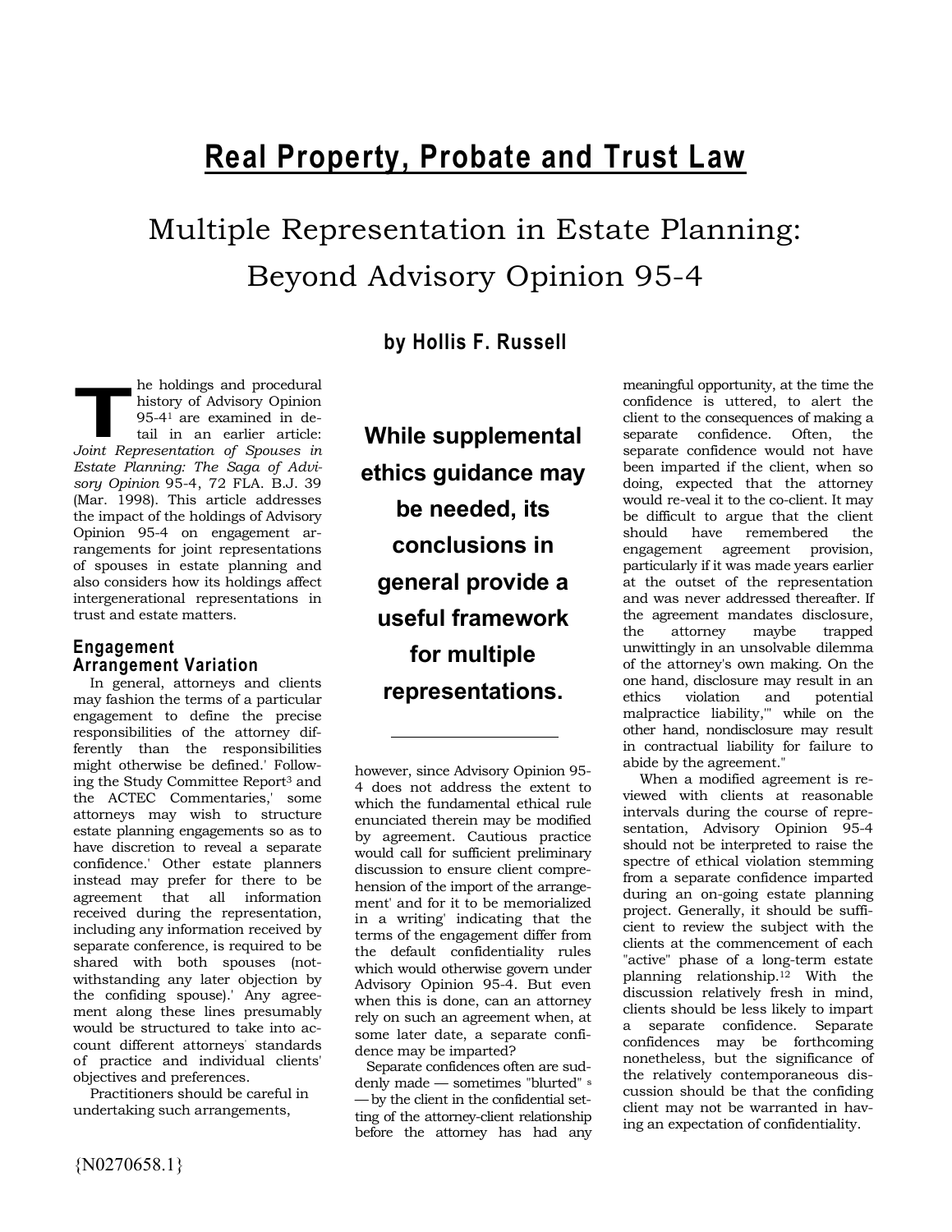Each client situation is unique,<sup>13</sup> however, and there is no authority in Florida to support the foregoing proposition. Moreover, the practitioner should be mindful that a separate confidence may arise during a "dormant"14 period in an estate planning representation — for example, by telephone discussion several years after the last active period in which estate planning work was done. In such a situation, it may be difficult to argue that there may be no reasonable basis for the confiding client to expect confidentiality.

This concern may be avoided when the practitioner structures the attorney-client relationship to terminate at the conclusion of each estate planning project undertaken for the clients. The consequence of termination is that the attorney is dealing with former clients and, given appropriate provision in an engagement let-ter or an "exit" letter," owes more limited duties to them." The attorney presumably should not be required to take any action if a separate confidence is received from one of them after the most recent estate planning project is completed and the attorney-client relationship has been terminated. Accordingly, it may be advisable for a practitioner who wishes to undertake a joint representation under a modified arrangement authorizing disclosure of a separate confidence to structure the arrangement to provide for termination of the attorney-client relationship at the completion of each active period.<sup>17</sup>

Another difficult issue is whether an engagement may be structured to permit the attorney to receive separate confidences of material import under a "separate representation" arrangement. The Study Committee Report and the ACTEC Commentaries argue that it is permissible for an estate planner to undertake such a separate representation.18 Whether or not the clients' situation may otherwise present a conflict of interest at the outset, both clients' informed consent is necessary because a separate confidence of material significance may not trigger a requirement for attorney withdrawal.19 However,

the Study Committee Report states that there are limits to circumstances in which a separate representation may be maintained:

For the lawyer engaging in a separate representation, the prohibition on the use of confidences from either spouse requires careful handling. The decision of one spouse to change his or her will to reduce or defeat the interests of the other after the preparation of mirror wills is one important example. In a separate representation, the lawyer has no duty or power to advise the other spouse of the change. Adverse confidences not disclosed to the other spouse do not require the lawyer to consider withdrawal. At what point will the lawyer's independent judgment, in recommending changes to that other spouse, be affected? MRPC Rule 1.7(b) requires the lawyer to make this assessment by forcing consideration of the lawyer's duty to other clients. The lawyer who chooses this mode of representation must be prepared to define this boundary and to withdraw at that point 20

The separate confidence in the situation presented in Advisory Opinion 95-4 is presumably an example of such extreme direct adversity as to require attorney withdrawal even if a separate representation had been structured in the engagement agreement"

One leading commentator,**22** however, maintains that separate representation by a single attorney is fraught with serious difficulty and may be ethically impermissible.**<sup>26</sup>** Professor Hazard has taken the position that a separate representation by the same attorney may be conceptually flawed because it presumes absence of informed consent by each client with respect to material information (present and/or future) received from one client which must be disclosed to the other in order for each client to give informed consent to the material limits placed on the lawyer's independent judgment in representing each client.24 An attorney undertaking a separate representation may be faced with potentially overwhelming practical problems**25** as he or she attempts to compartmentalize information separately received from each spouse, including separate confidences as well as the substance of each spouse's estate plan (which may or may not be disclosed to the other, possibly at differing points in time).**<sup>26</sup>**

As enumerated in the Study Committee Report, the potential ethical concerns inherent in a separate representation are broader than the receipt of separate confidences — the attorney may be asked in confidence by one spouse to draft an estate planning instrument which adversely impacts a beneficial interest of the other spouse.<sup>27</sup>

Typically, each spouse has certain expectations regarding essential elements of the dispositive plan of the other spouse — the level of beneficial disposition to be made for any one or more of the surviving spouse, children (and, in a second marriage, separately taking into account each spouse's separate children by prior marriage), or a favored charitable organization. If one spouse wishes to change an essential element of his or her estate plan in a manner detrimental to the expectations of the other spouse and does not wish ;to inform the other spouse, it may be impossible for the attorney to exercise independent judgment in advising the other spouse regarding modifications to his or her own estate planning, so that the attorney may be required to withdraw even if the engagement may have been structured as a separate representation.**<sup>28</sup>** Of course, there may be some situations in which spouses have no expectations regarding each other's estate plan. For example, each spouse may be independently wealthy and may establish an estate plan for the primary benefit of separate children by prior marriage. As long as it is understood by each spouse that he or she should not expect any beneficial disposition under the other's estate plan, a separate representation should be ethically permissible for an attorney who is prepared to attempt to compartmentalize each spouse's estate planning situation.

#### **Intergenerational Representation**

Beyond representation of married couples, Advisory Opinion 95-4 has significance with respect to situations in which a lawyer or law firm may also represent other family members in estate planning and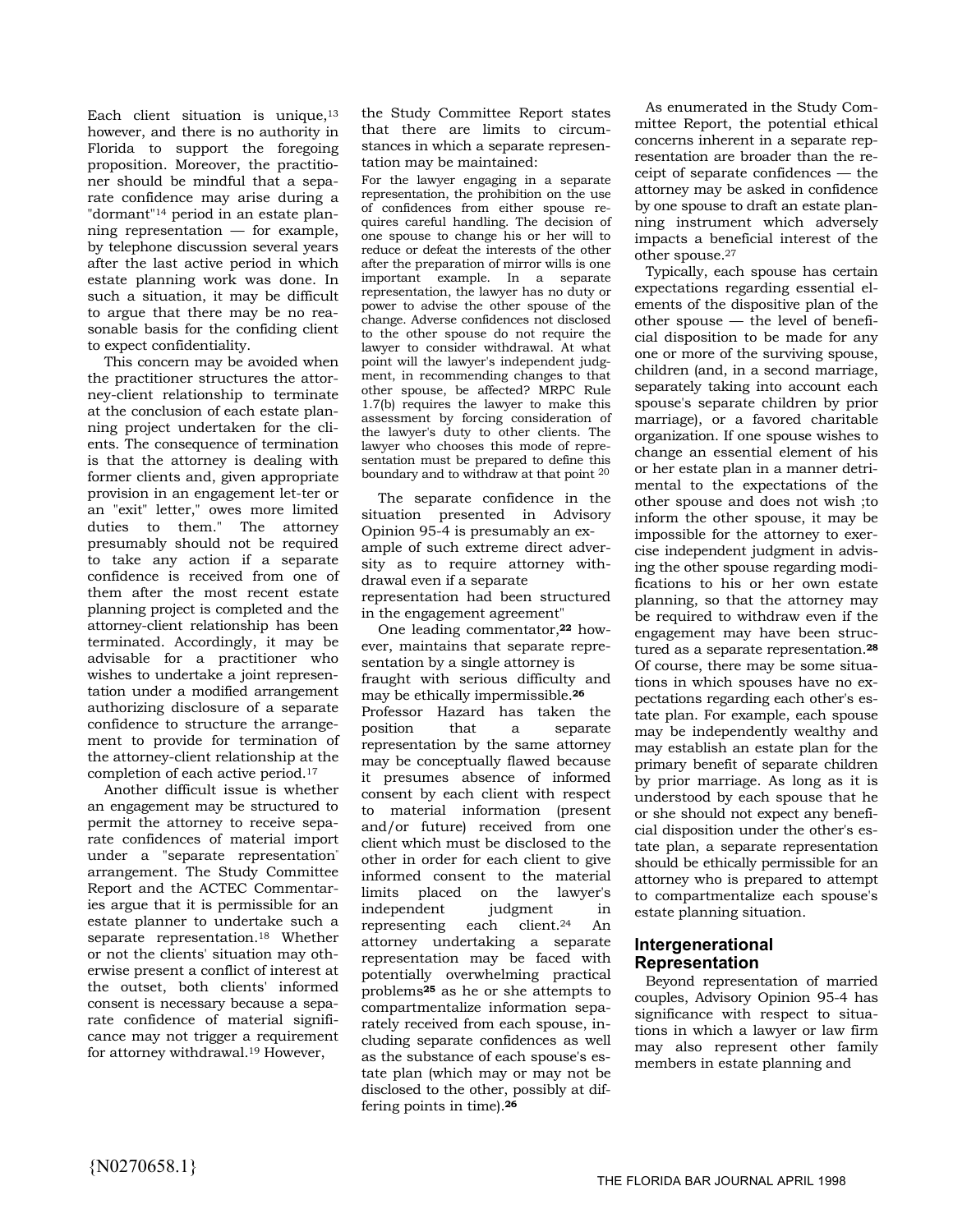other personal matters. It is commonplace for estate planning attorneys to represent entire families — parents as well as adult children (and sometimes their spouses). Advisory Opinion 95-4 does not disturb the estate planning attorney's ability to take on such an expanded representation role in harmonious family situations. The estate planning attorney must be careful, however, to address conflicts of interest and confidentiality concerns among the different individuals within, larger family groups. Some situations will present conflicts of interest and require the clients' informed consent. For example, a closely held family business in which both parents and children participate as shareholders, directors, officers, and employees may be expected to present various difficult long-term estate planning issues concerning matters in- which several family members have materially different interests.**29** The attorney should be careful to make clear his or her responsibilities to different family members concerning sharing of<br>confidential information. Some information. Some families may wish all material information to be shared among the several family units. Other families may wish for estate planning within each family unit to remain confidential and be handled as separate representations.30 When a law firm also is handling other legal work for a family, such as corporate representation of a family business, the estate planning attorney's ethical responsibilities may be further complicated by interrelated corporate matters.3' Similar to the difficulties encountered with a separate representation of husband and wife, an attorney engaged in separate representations of different family units may be faced with serious practical difficulties associated with compartmentalizing the information pertaining to each separate representation.<sup>32</sup>

Conflict of interest should not be presumed per se to be inherent in every family representation, as is illustrated in two noteworthy cases outside Florida: *Matter of Koch, 33* 849 P.2d 977 (Kan. App. 1993), and *Blissard v. White,* 515 So. 2d 1196

## **The attorney's ethical**  responsibilities **can only be determined with reference to the particular**  circumstances **of the** individual **family setting.**

(Miss. 1987). In *Koch,* a Kansas appellate court was presented with malpractice and probate dispute issues involving a will prepared for an elderly widow by the law firm which also represented two of her four sons. The will contained a penalty provision which eventually lead to the other two sons being disinherited after her death on account of continuing litigation between the sons. None of the sons was aware of the terms of her will until her death. In dismissing the malpractice claim and upholding her will, the court held that there was no conflict of interest<sup>34</sup> presented by the lawyer's multiple representation under the facts of the case, which demonstrated that the will was prepared "without any evidence of extraneous considerations."**<sup>35</sup>**

In *Blissard,* the Mississippi Supreme Court affirmed dismissal of a will contest brought by nephews and nieces of the decedent challenging a will in favor of decedent's younger brother, for whom the attorney had also done estate planning work. The brother was not involved in the preparation of the will for the decedent, who was an independent, strong-willed and capable woman. The court ruled that the attorney had not acted improperly in preparing the decedent's will, and expressed concern that a contrary ruling "would create a trap which would void bona

fide gifts and bequests among family members in small towns and rural areas all over this state."<sup>36</sup>

A significant element of both *Koch*  and *Blissard is* apparent recognition by the court that, absent a disqualifying conflict of interest, the substance of estate planning work done for one family member need not be disclosed to other family members whom the attorney also represents. This decision suggests that the "default" rule governing the mode of representation for married couples  $-$  joint representation<sup>37</sup> — may not be generally applicable for multigenerational representations involving larger family groups. Given the similar rationales found in the *Koch* and *Blissard* decisions, and also in the recent Florida authorities in Advisory Opinion 95-4 and *Cone v. Culverhouse,* 687 So. 2d 888 (Fla. 2d D.C:A 1987), it should be expected that, if *Koch* or *Blissard*  had arisen in Florida, a similar result would have been reached by a Florida court. However, each family representation situation is unique,**<sup>38</sup>** and the attorney's ethical responsibilities can only be determined with precise reference to the particular circumstances of the individual family setting and the specific roles undertaken by the attorney. Although it may not be required in some situations, it is good practice for an estate planning attorney engaging in a multigenerational representation to clarify confidentiality and conflict of interest considerations and obtain each family member's informed consent to the multiple representation.

### **Conclusion**

Advisory Opinion 95-4, along with relevant portions of the Restatement, the ACTEC Commentaries, the Study Committee Report, and other authorities, should enable Florida estate planning attorneys to more effectively counsel spouses and other family members together in estate planning matters. While supplemental ethics guidance may be needed on certain issues not considered in Advisory Opinion 95-4, its conclusions in general provide a useful framework for multiple representations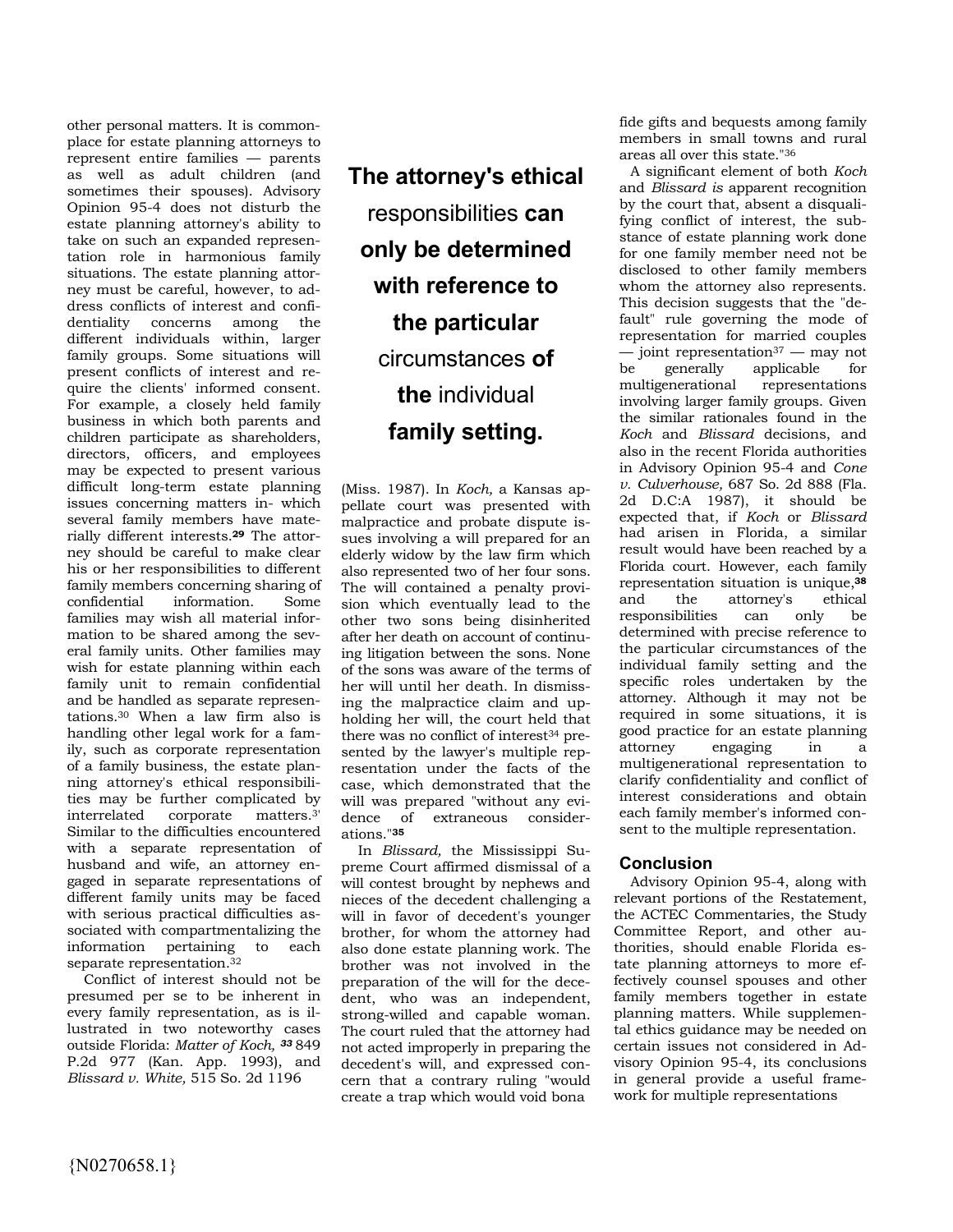undertaken by Florida practitioners in estate planning.  $\square$ 

' The final text of Advisory Opinion 95- 4 is published in The Florida Bar NEws, July 1, 1997, at p.6.

*<sup>2</sup>See* **FLORIDA RULES OF PROFESSIONAL**  CONDUCT Rule 4-1.2(c) and its comments relating to "Scope of Representation" and "Services Limited in Objectives or Means." Similar provisions are contained

in **MODEL RULES** OF **PROFESSIONAL** CONDUCT Rule 1.2(c). *See also* RESTATEMENT (THIRD) **OF THE LAW GOVERNING LAWYERS §30 (Pro-**

posed Final Draft No. 1, March 29, 1996, ALI) ( "RESTATEMENT" ).

*<sup>3</sup>Comments and Recommendations on Lawyer's Duties in Representing Husband and Wife,* 28 REAL **PROP., PROB.** & TR. J. 765, 787–792 (1994) (the "Study Commit-tee Report").

a **COMMENTARIES** ON THE **MODEL RULES** OF **PROFESSIONAL** CONDUCT, at 68–69 (2d ed. March 1995, American College of Trusts and Estates Counsel) (the "ACTEC Com-

mentaries"). ' *See* Anne K. Hilker, *Everyday Ethics Problems for Estate Planners,* 1993 ALIABA Conference: Estate Planning in Depth, vol. I, 159, at D-1; Charles M. Bennett, *Don't Tell My Husband, But .. ." Ethics in Spousal* 

*Representation,* TR. & EsT., May 1996 (vol. 135, no. 6), at 46–47; Bruce S. Ross, l *Do, I Don't and I Won't: The Ethics of Engagement Letters,* 31 U.

MIAMI HECKERLING INST., 1801, at 1801.8- 9 (1997).

*See* Hilker, *supra* note 5, at D-1. This approach has been suggested by the Attorney's Liability Assurance Society. Note, *Florida Bar Ethics Advisory Opinion 95-4: Estate Planning—Lawyer's Obligation When Conflict Develops Between Husband and Wife,* Loss **PREVENTION** J. 20, at 22 (Sept. 1997).See *also* Theresa Stanton Collett, *Disclosure, Discretion or Deception: The Estate Planner's Ethical Di-lemma from a Unilateral Confidence, 28* 

REAL **PROP., PROB.** & TR. J. **683, 741 (1994),**  concluding that disclosure to the nonconfiding spouse should be required unless there is advance client agreement to the contrary. This approach was initially taken in earlier drafts of the Restatement but in 1995 was changed to adopt a discretionary approach. *See* **RESTATEMENT** §112 (Reporter's Note to cmt. l).

Even if the client situation does not present a conflict of interest (i.e., the spouses have similar goals and interests), careful practice suggests that the explanation should be sufficient for there to be client informed consent to a confidentiality arrangement which would depart from Advisory Opinion 95-4. Also, the attorney who structures a modified agreement which permits disclosure in the attorney's discretion should be mindful that the discretionary approach initially advocated by the Section of Real Property Probate

and Trust Law was rejected in Advisory Opinion 95-4 because of the stated need for Florida attorneys to have an *"unambiguous rule governing their conduct in situations of this nature." See* Hollis F. Russell and Peter A. Bicks, Joint *Representation of Spouses in Estate Planning: The Saga of Advisory Opinion 95-4,* 72 FLA. B.J. 39 *("The Saga of Advisory Opinion 95-4").* 

 $8$  RESTATEMENT §29A, cmt. c, and §30(1), cmt. a.

' Malcolm A. Moore & Anne K. Hilker, *Representing Both Spouses: The New Section Recommendations, 7* PROB. & PROP. 26 (July/Aug. 1993).

10 *See Saga of Advisory Opinion 95-4, supra* note 7.

<sup>11</sup>Under agency law, disclosure may be required pursuant to the terms of such an agreement on which the non-confiding coclient may be entitled to rely. *See* RE-

STATEMENT **(SECOND)** OF **THE** LAW OF **AGENCY**  §381, cmt. a (ALI 1957); *but see* RESTATE-

MENT **(SECOND)** OF THE LAW OF **AGENCY §381,**  cmt. 3, and §394. Under the ethical rule enunciated under Advisory Opinion 95-4, however, disclosure is not permitted. It might conceivably be argued that such an agreement is invalid on account of the ethical rule set out in Advisory Opinion 95-4, and, therefore, no contractual liability arises. This argument is troublesome because it might establish a basis for holding that the attorney committed an ethical violation (and hence is exposed to malpractice liability) by undertaking the agreement at the outset and failing to address its subject matter periodically during the course of the representation.

<sup>12</sup>*See* ACTEC Commentaries at 121–122. In the context of substantial transactional matters other than estate planning, flexibility to modify the confidentiality rules set out in **Advisory Opinion** 95-4 may be important to the clients' interests, as withdrawal would typically cause increased costs in seeking new and separate representation. In a commercial joint venture, for example, sophisticated corporate parties might at the outset insist that a single law firm be retained and be able to continue to work on the project regardless of whether a separate confidence may be imparted, and accordingly may wish for the engagement letter to require disclosure and pro-vide waiver regarding conflict of interest in order to allow continued representation should a conflict arise.

<sup>13</sup>This consideration is articulated in the RPPTL Section Request Letter, at 10, as follows: "No two factual settings where a dilemma arises akin to the situation presented herein are the same. Each relationship between an attorney and two such clients is unique as to duration, scope, intimacy and informal personal commitments which may have devel**oped."** 

*<sup>18</sup>See* ACTEC Commentaries at 121–122; John R. Price, *Ethics in Action Not Ethics Inaction: The ACTEC Commentaries on the Model Rules of Professional* 

*Conduct,* 29 U MIAMI **HECKERLING** INST.,

1712, 1712.1 (1995). *See generally* RE-**STATEMENT §45.** 

15 For discussion of the practical disadvantage in use of an exit letter, see Price, *supra* note 14, at 1712.3.

**<sup>16</sup>***See* **FLORIDA RULES OF PROFESSIONAL** 

CONDUCT Rule 4-1.9. *See generally* JOHN

R. PRICE, **PRICE** ON **CONTEMPORARY ESTATE PLANNING §1.34.4 (1996 Supp.); RESTATE-**MENT §45. Another possible variation in the engagement arrangement is for there to be provision by which one spouse assents to the attorney's continued representation of the other spouse in the event a conflict of interest arises. *See* Ross, *supra*  note 5, at 1801.8 (form of engagement letter providing for waiver of continued representation of one spouse as long as any breach by that spouse of any understanding between the spouses, such as a material estate plan change, is fully disclosed to the other spouse). In the event of a separate confidence, however, the effectiveness of such an advance consent arrangement may be questioned on account of the absence of informed consent at the time the attorney begins to represent only one spouse (i.e., because the other spouse is unaware of the separate confidence), as discussed at note 7 and accompanying text.

<sup>17</sup> For general guidance on implementation of such a modified arrangement, it may be appropriate to consider the rules applicable to a lawyer acting as an intermediary between clients under MODEL RULES OF PROFESSIONAL CONDUCT Rule 2.2 and FLORIDA RULES OF PROFESSIONAL CON-DUCT RULE 4-2.2. See ACTEC Commentaries at 143–46 (discussing how use of a - lawyer in the role of intermediary allows parties significant latitude to shape the nature of their representation with respect to potential conflicts of interest as long as the lawyer consults with the clients on a continuing basis in order to al-low them to make informed decisions); *see also*  JOHN R. PRICE, PRICE ON CONTEMPO-RARY ESTATE PLANNING §1.14.3 (1992) (suggesting that the representation of husband and wife, consistent with an estate planner's role as a family counselor, is **appropriately** subject to the intermediary rule but noting that other commentators have **disagreed).** 

**<sup>18</sup>**Study Committee Report at 772. For sample forms of engagement for separate representation, see Hilker, *supra* note 5, at D-2; Ross, *I Do, I Don't and I Won't, supra* note 5, at 1801.9 *et seq.* 

**<sup>19</sup>**Study Committee Report at 794–795.

**<sup>20</sup>**Study Committee Report, at 779–800. **<sup>21</sup>Although Advisory Opinion 95-4 does** 

**not address this** subject, the RPPTL Section Request Letter takes the position that, even with disclosure, continued representation of both spouses (either joint or separate) by the same attorney in the situation presented in Advisory Opinion 95-4 is not tenable after the separate confidence is imparted: "A true adversity of interests between Husband and Wife would appear to have arisen, so that coun-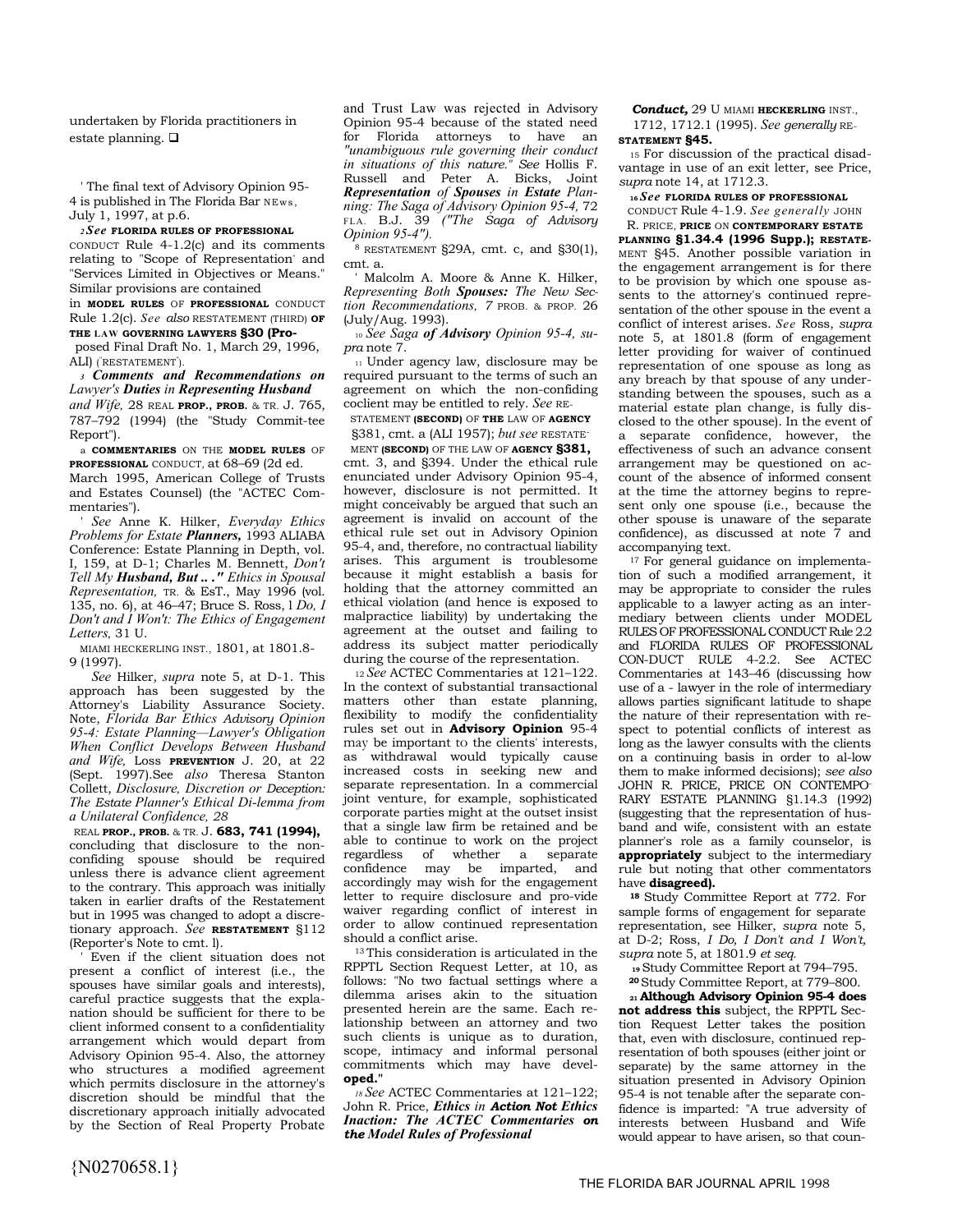sel to each spouse by a separate attorney would seem necessary for each spouse to receive competent representation." RPPTL Section Request Letter at 4. *See also*  Florida Rules of Professional Con-duct Rule 4-1.7, comment relating to "Consultation and Consent," which provides in part: "With respect to material limitations on representation of a client, when a disinterested lawyer would conclude that the client should not agree to the representation under the circumstances, the lawyer involved cannot properly ask for such agreement or provide representation on the basis of the client's consent." For a general discussion of authorities regarding fundamentally antagonistic representations outside of the estate and trust practice, *see* Florida Advisory Opinion 97-2 (determining that it would be unethical for a Florida attorney to act as a "closing agent" representing both buyer and seller in the negotiation and closing of a sale of a business in Florida, since such transactions are "fraught with adversity and conflict, even for the most scrupulous attorney in the friendliest of deals . . . [and thus] representation presents a nonwaivable conflict under Rule 4-1.7(a) and (b)"). **22** Geoffrey C. Hazard, Jr., *Conflict of Interest in Estate Planning for Husband and Wife, 20* THE **PROBATE LAWYER** 1 **(JO-**seph Trachtman Lecture) (1994) at 5–6, 11–15. Professor Hazard has expressed his skepticism regarding advance writ-ten waivers as follows: "My skepticism ultimately derives from my perception that the testimony in an actual subsequent dispute will be to the effect that, whatever the writing might say, the relevant client did not fully understand, so that the predicate 'adequate disclosure' was not adequate. Transaction lawyers, particularly estate planners, are engaged in the very process of establishing 'facts' (e.g., the Will and trust documents) that will be incontrovertible. It therefore goes against their grain (indeed their professional religion') to address the possibility that they cannot control future testimony in a legal malpractice case, which of course is the relevant context." Letter dated August 25, 1997, from Geoffrey C. Hazard, Jr. (on file with authors).

**28** The comment to Florida Rules of Professional Conduct Rule 4-1.7, relating to "Consultation and Consent," provides in part: "With respect to material limitations on representation of a client, when a disinterested lawyer would conclude that the client should not agree to the representation under the circumstances, the lawyer involved cannot properly ask for such agreement or provide representation on the basis of the client's consent." While the ACTEC Commentaries do state that "it may be possible" to provide separate representation to fully informed clients who<br>give their consent, the ACTEC give their consent, Commentaries suggest that a lawyer only do so "with great care because of the stress it necessarily places on the lawyer's duties of impartiality and loyalty and the extent to which it may limit the lawyer's inability to advise each of the clients adequately." ACTEC Commentaries, at 66–67. Professor Price has stated his general concern regarding separate representation as follows: "It is difficult to imagine how a husband and wife or other multiple clients could be adequately served by a lawyer who undertook to represent them as separate clients in the same or a closely related matter." Price, *supra* note 14, at 1704.2.

**<sup>24</sup>**See Hazard, *supra* note 22, at 8–15. This position is in general supported by RESTATEMENT §202, cmt. d. More specifi-<br>cally. the **REPORTER**'s NOTE TO **REPORTER'S** RESTATEMENT §211, cmt. c, provides: "Occasionally, some estate planning lawyers have urged or contemplated "corepresentation" of multiple clients in nonlitigation representations, such as husband and wife. .\_The concept is that the lawyer would represent the two or more clients on a matter of common interest on which they other-wise have a conflict of interest only after obtaining informed consent of all affected clients. Its distinguishing feature is that the arrangement would entail, as a mat-ter of specific agreement between the clients and lawyer involved that the lawyer would provide separate services to each client and would not share confidential information among the clients, except as otherwise agreed or directed by the client providing the information. . . . The concept of simultaneous, separate representation apparently has not yet been the specific subject of litigation, statute, or professional rule. The risks of conflict and subsequent claims for malpractice are obviously substantial, and any lawyer considering this novel form of representation presumably would fully inform clients of its risks. At least at this point, the advice should include informing the clients that the structure is untried and might have adverse consequences unintended by the lawyer or clients." See *also* ACTEC Commentaries at 90 ("Uninformed or overly broad waivers are of little, if any, value."); ABA Formal Op. 93-372 (taking a "guarded view" of prospective waivers, stating that no lawyer should rely with ethical certainty on a prospective waiver of objection to further adverse representations, particularly since the original client executing the waiver cannot know what confidences will be disclosed in the future or what issues may be raised in a future representation).

**<sup>28</sup>**See Hazard, *supra* note 22, at 16–18.

**26** Within a firm of attorneys, a more acceptable arrangement may be for a separate representation to be undertaken by maintaining a screening arrangement, with different attorneys within the law firm separately representing each spouse. *See*  RESTATEMENT § 203, cmt. h, and §204, cmt. d; *but see* Hazard, *Conflict of Interest, supra* note \_\_\_\_\_\_\_ , at n. 25. The clients' informed consent to such an arrangement should be obtained and would appear to be required under *Birdsall v. Crowngap, Ltd.,*  575 **So. 2d** 231 (Fla. 4th D.C.A. 1991) (emphasizing that application of Florida Rules of Professional Conduct Rule 4-1.10 must be based on "functional analysis" involving issues of confidentiality and adverse positions, court granted motion to disqualify and rejected theory that, absent waiver of conflict of interest, "Chinese wall" employed by law firm in isolating attorney from lawsuit was ad-equate to prevent disqualification), which is discussed inAdele I. Stone, *Professional Eth i cs: Leading Cases and Significant Developments in Florida Law,* 18 NovA L. **REv. 597, 609– 610 (1993).** 

27 Study Committee Report at 785 (categorizing such a separate confidence as an "action-related confidence").

**<sup>28</sup>**In a recent case dealing with problems arising from such a confidence, a Tennessee appellate court dismissed a malpractice suit brought by the husband against an attorney who prepared individual, nonreciprocal wills for a married couple even though the husband was under the impression that the wills were to be reciprocal. *S mit h v. Goodson,* 1996 Tenfi. App. LEXIS 675. The court ruled in favor of the attorney (who was also the wife's brother) even though he neither informed the husband that the wife's will was not reciprocal nor corrected the husband's misimpression on this point when the husband later asked the attorney to transfer title of the marital home from his name into his wife's name for the stated purpose of equalizing their estates, apparently in keeping with the husband's impression that their testamentary plans were reciprocal. The court concluded that the attorney had not neglected his duties in regard to either of his clients because, regardless of what the spouses might have told each other or agreed to privately and despite the fact that they had approached the attorney as a couple, they had each communicated to the attorney their respective testamentary estate plans (the wife communicated her wishes to the attorney privately, after her husband had signed his will, paid the fee for both wills and left the attorney's office), which the attorney properly embodied in their respective wills. The court also rejected the husband's argument that the attorney should have withdrawn because he knew that the wife was considering divorcing the husband.

Taking into account the significant conflict of interest which **developed** between the spouses, the *Smith v. Goodson* decision is insupportable under the authorities discussed in *Saga of Advisory Opinion 95-4, supra* note 7. The finding that the attorney was not required to withdraw appears difficult to justify given that the wife's actions were materially adverse to the husband's interests, the husband had acted and continued to act in reliance upon the wife's execution of a reciprocal testamentary plan, and that husband's later actions were made without realizing the degree to which they were materially adverse to his own interests. The court's decision is also ques-